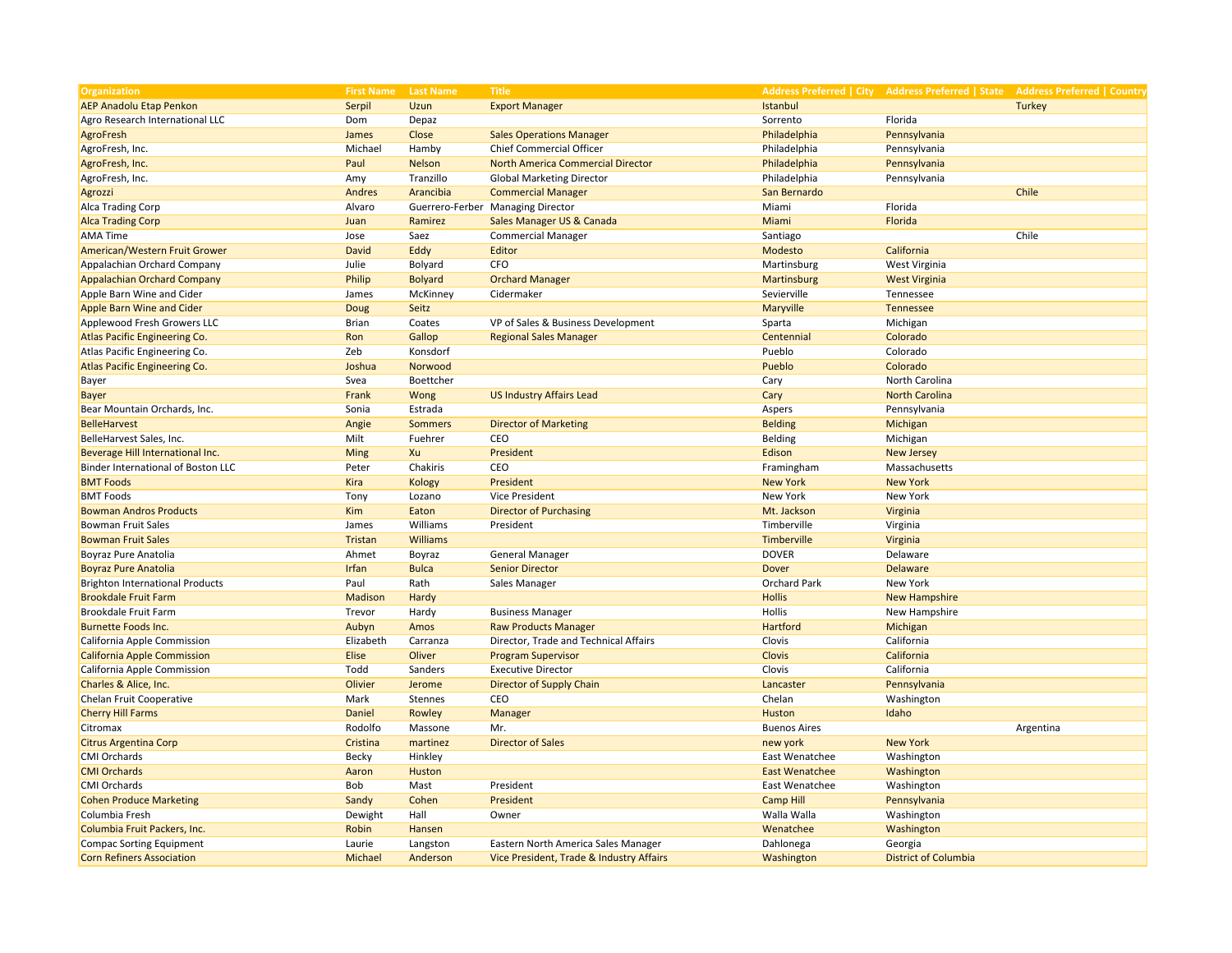| <b>Country Pure Foods</b>             | Megan        | Bourguin       | <b>Purchasing Manager</b>                                 | Akron                        | Ohio              |        |
|---------------------------------------|--------------|----------------|-----------------------------------------------------------|------------------------------|-------------------|--------|
| <b>Country Pure Foods</b>             | Daniel       | Goric          | <b>Director of Purchasing</b>                             | Ellington                    | Connecticut       |        |
| <b>Country Pure Foods</b>             | Raymond      | Lee            |                                                           | Akron                        | Ohio              |        |
| <b>CPC International Apple Co.</b>    | Jon          | Alegria        | President                                                 | Tieton                       | Washington        |        |
| Crunch Pak                            | Mike         | Auvil          | Vice President of Raw Procurement                         | Cashmere                     | Washington        |        |
| Decco US                              | Chris        | <b>Brunner</b> | <b>Technical Service Manager</b>                          | <b>East Wenatchee</b>        | Washington        |        |
| Decco US                              | Tim          | Madden         | Sales Manager                                             | YAKIMA                       | Washington        |        |
| Decco US                              | Jesse        | Miceli         |                                                           | Monrovia                     | California        |        |
| Domex Superfresh Growers              | Kristin      | Kershaw-Snapp  | Director of Corporate Affairs                             | Yakima                       | Washington        |        |
| <b>Domex Superfresh Growers</b>       | <b>Mike</b>  | Preacher       | <b>Director of Sales and Marketing</b>                    | Yakima                       | Washington        |        |
| Duckwall Fruit Company                | Lina         | Sanchez        | Director of Export Sales                                  | <b>Hood River</b>            | Oregon            |        |
| Durand-Wayland, Inc.                  | Jeremy       | <b>King</b>    |                                                           | Zeeland                      | Michigan          |        |
| Durand-Wayland, Inc.                  | Nick         | Lenger         | NE Territory Packinghouse Sales Manager                   | Zeeland                      | Michigan          |        |
| E.W. Brandt & Sons, Inc.              | Allen        | <b>Brandt</b>  | President                                                 | Parker                       | Washington        |        |
| E.W. Brandt & Sons, Inc.              | Susan        | <b>Brandt</b>  |                                                           | Parker                       | Washington        |        |
| Ecosphere                             | Oleg         | Goncharuk      |                                                           | $D\check{S}D \cdot D\mu D^2$ |                   |        |
| <b>Empresas Carozzi</b>               | Javier       | Carcamo        | Sales Manager                                             | San Bernardo                 |                   | Chile  |
| <b>EMPRESAS CAROZZI S.A.</b>          | Andres       | Arancibia      | <b>GERENTE COMERCIAL</b>                                  | <b>SANTIAGO</b>              |                   | Chile  |
| <b>EMPRESAS CAROZZI S.A.</b>          | Juan         | Ibarra         | Gerente Division Agroindustrial                           | Santiago                     |                   | Chile  |
| <b>Export Packers Company Limited</b> | Fan          | Bo             | <b>Commodity Trader</b>                                   | <b>Brampton</b>              | Ontario           | Canada |
| <b>Fallon Trading</b>                 | Amanda       | Fallon         | President                                                 | Bethlehem                    | Pennsylvania      |        |
| Farm Fresh First, LLC                 | Tom          | Facer          | President                                                 | Sodus                        | <b>New York</b>   |        |
| <b>Florida's Natural Growers</b>      | Daniel       | DeLange        | Senior Director                                           | Lake Wales FL USA            | Florida           |        |
| <b>Florida's Natural Growers</b>      | Dean         | <b>Hiers</b>   | <b>Industrial Sales Manager</b>                           | <b>Lake Wales</b>            | Florida           |        |
| <b>Florida's Natural Growers</b>      | Leila        | Richards       | Sr. Director of Co-Manufacturing & Industrial Procurement | Lake Wales                   | Florida           |        |
| Food Partners, Inc.                   | Webb         | Tanner         | President                                                 | <b>Winter Haven</b>          | Florida           |        |
| Foreman Fruit                         | James        | Foreman        |                                                           | Wenatchee                    | Washington        |        |
| <b>Fox Packaging</b>                  | Victoria     | Lopez          | <b>Marketing</b>                                          | <b>McAllen</b>               | <b>Texas</b>      |        |
| Fox Packaging & Fox Solutions         | D.J.         | Reynolds       | <b>Sales</b>                                              | McAllen                      | Texas             |        |
| <b>Fresh Agriculture Technologies</b> | <b>David</b> | Blazevski      | <b>Chief Executive Officer</b>                            | San Francisco                | California        |        |
| Fresh Express Incorporated            | Michael      | Verschage      | Director of Strategic Sourcing                            | Windermere                   | Florida           |        |
| <b>Fruit Growers News</b>             | Gary         | Pullano        | Editor                                                    | Sparta                       | Michigan          |        |
| Fruitage Trade & Commodities LLC      | John         | Triana         | Sr. Commercial Manager North America and Caribbean        | Windermere                   | Florida           |        |
| FruitSmart, Inc.                      | Luca         | <b>DaPonte</b> | <b>Vice President of Sales</b>                            | Grandview                    | Washington        |        |
| FruitSmart, Inc.                      | Juanita      | Lopez          | Director of Purchasing                                    | Grandview                    | Washington        |        |
| FruitSmart, Inc.                      | Veronica     | Martin         | <b>Sales Manager</b>                                      | Grandview                    | Washington        |        |
| FruitSmart, Inc.                      | David        | Meek           | V.P. of Operations                                        | Prosser                      | Washington        |        |
| FruitSmart, Inc.                      | David        | <b>Watkins</b> | Director of Sales & Marketing                             | Grandview                    | Washington        |        |
| <b>Gebbers Farms</b>                  | Welcome      | Sauer          | Vice President                                            | <b>Brewster</b>              | Washington        |        |
| <b>Glaize Apples</b>                  | Philip       | Glaize III     | <b>Operations</b>                                         | Winchester                   | Virginia          |        |
| <b>Glaize Apples</b>                  | Phil         | Glaize, Jr.    | Owner                                                     | Winchester                   | Virginia          |        |
| Global Concentrate Inc.               | Ali          | Erten          | President                                                 | <b>Glen Rock</b>             | <b>New Jersey</b> |        |
| Good Fruit Grower                     | Matt         | Milkovich      |                                                           | <b>Grand Rapids</b>          | Michigan          |        |
| Goodpack USA, Inc.                    | <b>Bryan</b> | <b>Buitron</b> |                                                           | Houston                      | <b>Texas</b>      |        |
| Goodpack USA, Inc.                    | George       | McFarlin       | Sr VP - Global and Strategic Accounts                     | Houston                      | Texas             |        |
| Goodpack USA, Inc.                    | George       | <b>Terziev</b> | <b>Senior Sales Manager</b>                               | Houston                      | <b>Texas</b>      |        |
| Goodpack USA, Inc.                    | Sean         | Todd           |                                                           | Houston                      | Texas             |        |
| <b>Grupo PM</b>                       | Monica       |                | Moreno Arellano Latin America Manager                     | Cuernavaca                   |                   | Mexico |
| Harris Hollow Foods, L.C.             | Jonathan     | Guth           | Sales                                                     | Washington                   | Virginia          |        |
| <b>Harvest Hill Beverage Company</b>  | Tom          | Panagiotidis   | <b>Vice President of Procurement</b>                      | Stamford                     | Connecticut       |        |
| Haspa Hill                            | Sam          | Tegel          | Advisor and Key Strategic Driver                          | Chelan                       | Washington        |        |
| Hazel Technologies, Inc.              | <b>Mario</b> | Cervantes      | Director of Business Development AgTech                   | Chicago                      | Illinois          |        |
| Hazel Technologies. Inc.              | Eli          | Cannell        | Account Executive - AgTech Midwest                        | Chicago                      | Illinois          |        |
| <b>Hess Bros. Fruit Company</b>       | Chris        | Sandwick       | <b>Director of Marketing</b>                              | Lancaster                    | Pennsylvania      |        |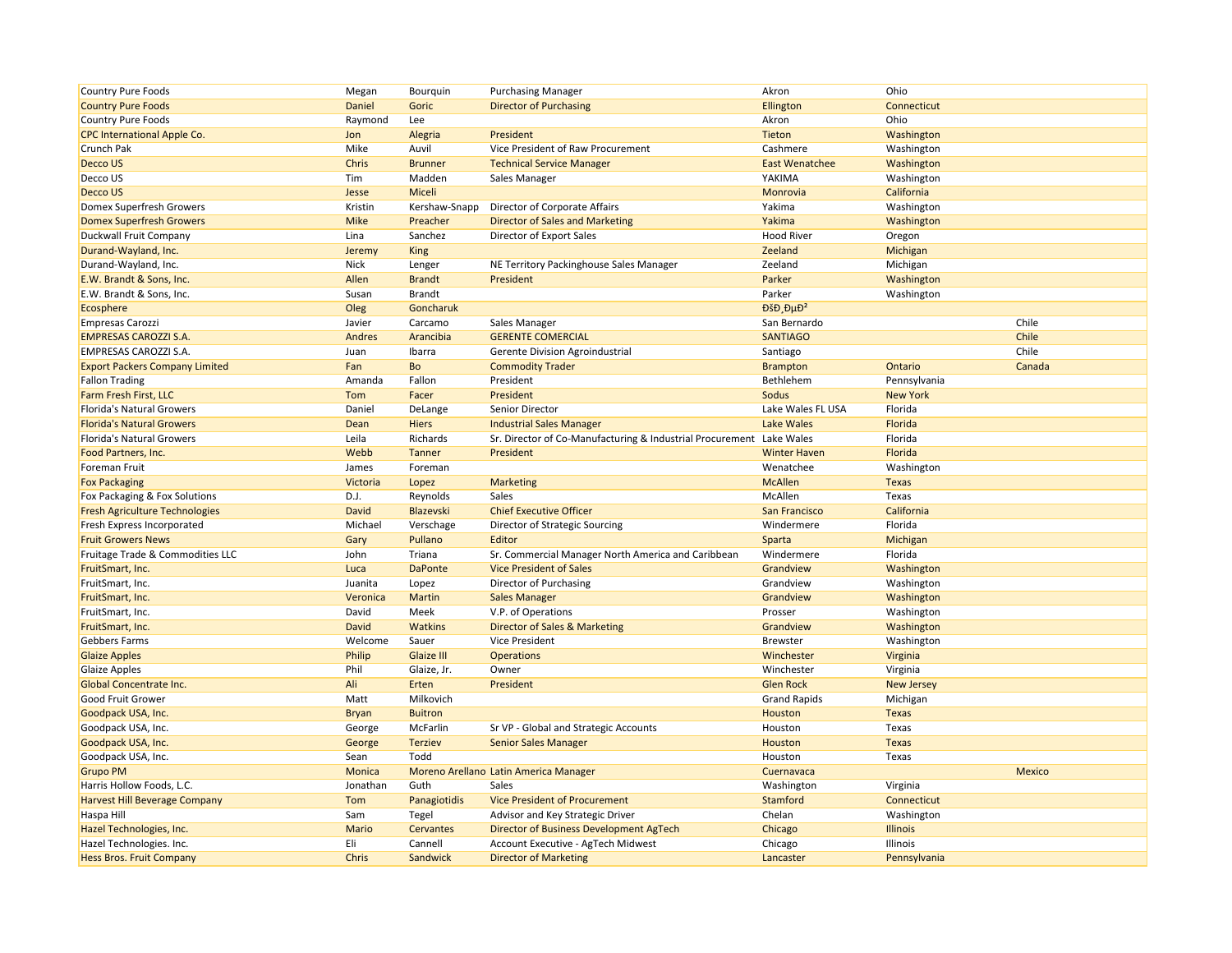| Hess Brothers Fruit Co.                                        | Ryan                | Linder-Hess           |                                                     | Lancaster            | Pennsylvania          |        |
|----------------------------------------------------------------|---------------------|-----------------------|-----------------------------------------------------|----------------------|-----------------------|--------|
| <b>Homestead Orchards</b>                                      | <b>Mike</b>         | Dietrich              |                                                     | Conklin              | Michigan              |        |
| Hosh International LLC                                         | Emad                | Hosh                  | President                                           | Fort Lauderdale      | Florida               |        |
| <b>Hudson River Fruit Distributors</b>                         | Alisha              | <b>Albinder Camac</b> | Owner/Operator                                      | <b>Milton</b>        | <b>New York</b>       |        |
| Icegen Corp                                                    | Motti               | Einhorn               | CEO                                                 | Markham              | Ontario               | Canada |
| <b>IFCO</b>                                                    | Doug                | Kearby                | <b>National Account Manager Pacific NW</b>          | Tampa                | Florida               |        |
| Intercrate Container Corp.                                     | Brad                | Fry                   |                                                     | Fowler               | California            |        |
| <b>JBL Foods</b>                                               | Shawn               | Graham                |                                                     | <b>Murray</b>        | Kentucky              |        |
| JBL Foods. LLC                                                 | Jason               | Bellingham            | President                                           | Manchester Ctr       | Vermont               |        |
| <b>Keurig Dr Pepper</b>                                        | Bill                | Abdo                  | <b>Apple Buyer</b>                                  | Rochester            | <b>New York</b>       |        |
| <b>Keurig Dr Pepper</b>                                        | Jaime               | Garcia                | <b>VP Procurement</b>                               | Plano                | Texas                 |        |
| <b>Keurig Dr Pepper</b>                                        | Heather             | Kinmond               | <b>Sr Procurement Manager</b>                       | Williamson           | <b>New York</b>       |        |
| Keurig Dr Pepper                                               | <b>Nick</b>         | Rook                  | <b>Procurement Analyst</b>                          | Williamson           | New York              |        |
| <b>Keyes Packaging Group</b>                                   | Suzanne             | Wolter                | <b>VP Sales &amp; Marketing</b>                     | Wenatchee            | Washington            |        |
| <b>Keystone Fruit Marketing</b>                                | Lisa                | Fetterhoff            |                                                     | Greencastle          | Pennsylvania          |        |
| Knouse Foods Cooperative, Inc.                                 | Craig               | Hinkle                | <b>CFO</b>                                          | <b>Peach Glen</b>    | Pennsylvania          |        |
| Knouse Foods Cooperative, Inc.                                 | Larry               | Martin                | CEO                                                 | Peach Glen           | Pennsylvania          |        |
| <b>Kwik Lok Corporation</b>                                    | Christopher Loehman |                       | <b>Regional Sales Manager</b>                       | Chicago              | Illinois              |        |
| Lake Ontario Fruit, Inc.                                       | John                | Russell               |                                                     | Albion               | New York              |        |
| <b>Leahy Orchards Inc</b>                                      | Dane                | Leahy                 | Director of Sales & Business Development            | <b>Franklin</b>      | Québec                | Canada |
|                                                                | Jeff                |                       | President                                           |                      |                       |        |
| Lodi Farming Inc.                                              | Gabriel             | Colombini             |                                                     | Stockton             | California<br>Florida |        |
| Louis Dreyfus Company                                          |                     | Alonso                | <b>Head Juice North America</b>                     | <b>Winter Garden</b> |                       |        |
| Lyons Magnus                                                   | Jonathan            | Spiess                | VP, Global Strategic Sourcing                       | <b>FRESNO</b>        | California            |        |
| <b>Materne NA</b>                                              | <b>MATHIEU</b>      | <b>PAPPALARDO</b>     | <b>VP Purchasing</b>                                | <b>Brooklyn</b>      | <b>New York</b>       |        |
| Materne North America                                          | Brandon             | Nolan                 | <b>Operational Buyer - Fresh Apples</b>             | Grawn                | Michigan              |        |
| <b>Materne North America Corp</b>                              | John                | Halverson             | <b>Purchasing Category Manager - Apple Products</b> | Grawn                | Michigan              |        |
| <b>Meister Media</b>                                           | Karen               | Gerome                | Group Business Director â€" US Horticulture         | Willoughby           | Ohio                  |        |
| <b>Meister Media Worldwide</b>                                 | Tyler               | Hatch                 | Senior Graphic Designer Video/Digital               | <b>Chagrin Falls</b> | Ohio                  |        |
| Meister Media Worldwide                                        | Thomas              | Skernivitz            | Senior Editor                                       | Willougby            | Ohio                  |        |
| <b>Meister Media Worldwide</b>                                 | <b>Rick</b>         | Welder                | <b>Key Accounts Director</b>                        | Chardon              | Ohio                  |        |
| <b>Metos USA</b>                                               | Derek               | Brazda                | Key Accounts Manager - Midwest                      | Gretna               | Nebraska              |        |
| Michigan Agricultural Cooperative Marketing Assn               | Daniel              | Dietrich              |                                                     | Conklin              | Michigan              |        |
| Michigan Agricultural Cooperative Marketing Association        | Dawn                | Drake                 | <b>General Manager</b>                              | Paw Paw              | Michigan              |        |
| <b>Michigan Agricultural Cooperative Marketing Association</b> | <b>Nick</b>         | Nadai                 |                                                     | Paw Paw              | Michigan              |        |
| Michigan Apple Committee                                       | Diane               | Smith                 | <b>Executive Director</b>                           | Lansing              | Michigan              |        |
| <b>Michigan State University</b>                               | Amy                 | Irish-Brown           | <b>Extension Educator</b>                           | <b>Grand Rapids</b>  | Michigan              |        |
| Midwest Apple Improvement Assn                                 | Bill                | Dodd                  | President                                           | Amherst              | Ohio                  |        |
| MMD Sales, Inc.                                                | Dave                | <b>Desmarais</b>      | President                                           | Yakima               | Washington            |        |
| Moss Adams LLP                                                 | Rachael             | Gieseke               |                                                     | Yakima               | Washington            |        |
| <b>MTC Logistics</b>                                           | Ernie               | Ferguson              | <b>Vice President of Sales</b>                      | <b>Baltimore</b>     | Maryland              |        |
| National Fruit Product Company, Inc.                           | Tim                 | Proctor               |                                                     | Winchester           | Virginia              |        |
| <b>Neil Jones Food Company</b>                                 | Tyler               | <b>Norris</b>         | <b>National Juice Sales Manager</b>                 | Vancouver            | Washington            |        |
| New England Apple Products Co.                                 | Steve               | Rowse                 | CEO                                                 | Leominster           | Massachusetts         |        |
| <b>New York Apple Association</b>                              | Cynthia             | <b>Haskins</b>        | President                                           | <b>Fishers</b>       | <b>New York</b>       |        |
| New York Apple Association                                     | Tony                | Mikiciuk              |                                                     | Fishers              | New York              |        |
| New York Apple Sales Inc.                                      | Chelsea             | Van Acker             | <b>Field Services</b>                               | Williamson           | <b>New York</b>       |        |
| New York Apple Sales, Inc.                                     | John                | Cushing               | Senior Vice President                               | Glenmont             | New York              |        |
| New York Apple Sales, Inc.                                     | Kaari               | Stannard              | President                                           | Glenmont             | <b>New York</b>       |        |
| NewTree Fruit Company                                          | Chad                | Anderson              | <b>Managing Partner</b>                             | De Pere              | Wisconsin             |        |
| none                                                           | <b>Mike</b>         | Hersh                 | none                                                | Sycamore             | Illinois              |        |
| North Bay Produce, Inc.                                        | Ken                 | Korson                |                                                     | <b>Traverse City</b> | Michigan              |        |
| <b>Northwest Horticultural Council</b>                         | Mark                | <b>Powers</b>         | President                                           | Yakima               | Washington            |        |
| Northwest Naturals LLC                                         | Max                 | Girgis                | <b>Purchasing Manager</b>                           | <b>Bothell</b>       | Washington            |        |
| <b>Northwest Naturals LLC</b>                                  | Mark                | West                  | <b>Director Purchasing</b>                          | <b>Bothell</b>       | Washington            |        |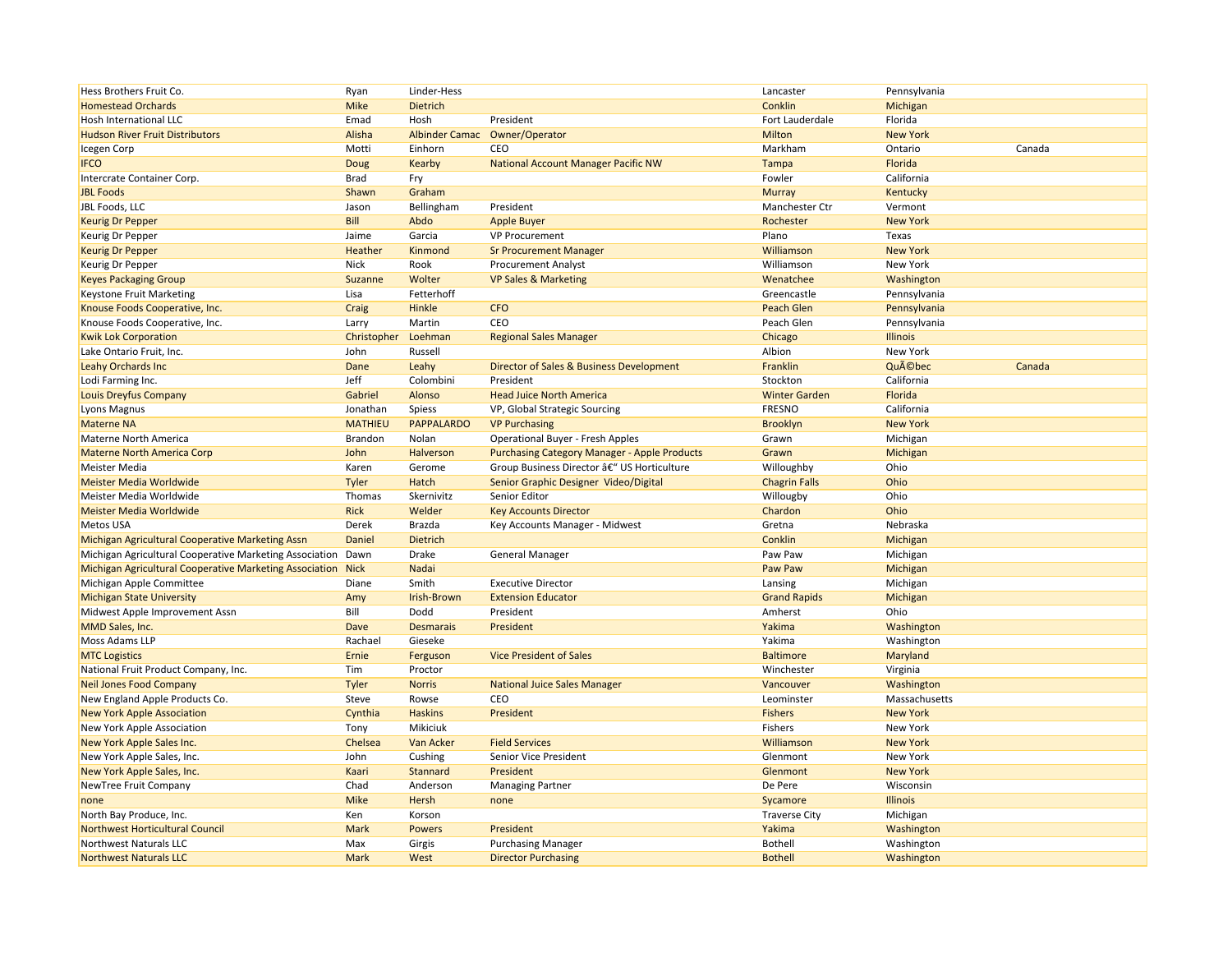| Ohio Apple Marketing Program                | <b>Bryce</b>           | Bauman              |                                       | Newcomerstown            | Ohio            |               |
|---------------------------------------------|------------------------|---------------------|---------------------------------------|--------------------------|-----------------|---------------|
| <b>Ohio Apple Marketing Program</b>         | Jeff                   | Givens              |                                       | Newcomerstown            | Ohio            |               |
| <b>Oneonta Starr Ranch Growers</b>          | Dan                    | Davis               |                                       | Selah                    | Washington      |               |
| <b>Oppenheimer Group</b>                    | Sydney                 | Schutkowski         | <b>Business Development</b>           | Chicago                  | <b>Illinois</b> |               |
| Pace International, LLC                     | Jay                    | Osborne             | <b>Account Manager</b>                | <b>Naples</b>            | Florida         |               |
| <b>Pacific Coast Fruit</b>                  | <b>David</b>           | <b>Brugato</b>      |                                       | Portland                 | Oregon          |               |
| Packaging Corp. of America                  | Ben                    | <b>Bresler</b>      |                                       | Baltimore                | Maryland        |               |
| Patagoniafresh                              | Arturo                 | Cerda               | <b>Commercial Manager</b>             | Santiago                 |                 | Chile         |
| PayneWest Insurance                         | Nate                   | Fulton              | <b>Agribusiness Practice Director</b> | Yakima                   | Washington      |               |
| <b>PayneWest Insurance</b>                  | Kyle                   | Womach              | <b>Sales Executive</b>                | Yakima                   | Washington      |               |
| Peter Igel Food Products Ltd.               | Erik                   | Igel                | President                             | Whitby                   | Ontario         | Canada        |
| Peter Igel Group                            | Gerald                 | Vandenberg          | <b>COO</b>                            | Whitby                   | Ontario         | Canada        |
| Premier Apple Cooperative                   | Phil                   | Schwallier          | <b>Executive Director</b>             | Clarksville              | Michigan        |               |
| <b>Premier Juices</b>                       | John                   | Marshburn           | <b>Vice President</b>                 | Clearwater               | Florida         |               |
| Prodalim USA Inc                            | Juan                   | Diaz                |                                       | Winter Garden            | Florida         |               |
| <b>Prodalim USA Inc</b>                     | Matt                   | <b>Martens</b>      |                                       | <b>Winter Garden</b>     |                 |               |
| Produce Pro Software                        | Marc                   | Hatfield            | <b>National Sales Manager</b>         | Woodbridge               | Illinois        |               |
| <b>Proprietary Variety Management (PVM)</b> | Kathryn                | Grandy              | <b>CMO</b>                            | Yakima                   | Washington      |               |
| Purkel Products Inc.                        | Boyd                   | Beasley             |                                       | Lake Alfred              | Florida         |               |
| Rady Inc.                                   | Ray                    | <b>Dilschneider</b> | President                             | Vancouver                | Washington      |               |
| Rahal Fruits & Flavors, Inc.                | Alex                   | Rahal               |                                       | Oak Brook Terrace        | Illinois        |               |
| Rahal Fruits & Flavors, Inc.                | lan                    | Rahal               | President                             | <b>Oak Brook Terrace</b> | <b>Illinois</b> |               |
| <b>Redpath Orchards</b>                     | Chris                  | Alpers              |                                       | Lake Leelanau            | Michigan        |               |
| Refresco Beverages US Inc.                  | Kimberly               | <b>Brennan</b>      | <b>Director Global Procurement</b>    | <b>Dunkirk</b>           | <b>New York</b> |               |
| REFRIGERATED PUBLIC WAREHOUSE               | DANIEL                 | <b>TASKILA</b>      | <b>Vice President</b>                 | <b>NEWARK</b>            | New Jersey      |               |
| <b>Rice Fruit Company</b>                   | <b>Brenda</b>          | <b>Briggs</b>       | <b>VP of Sales &amp; Marketing</b>    | Gardners                 | Pennsylvania    |               |
| <b>Rice Fruit Company</b>                   | Carole                 | Coburn              | <b>Account Manager</b>                | Sparta                   | Michigan        |               |
| <b>Rice Fruit Company</b>                   | Alma                   | Tacuba              |                                       | Gardners                 | Pennsylvania    |               |
| <b>Riveridge Produce</b>                    | Matt                   | Dykstra             |                                       | Sparta                   | Michigan        |               |
| Riveridge Produce Marketing, Inc.           | Don                    | Armock              | President                             | Sparta                   | Michigan        |               |
| Riveridge Produce Marketing, Inc.           | Kari                   | Soldaat             | Director of Sales                     | Sparta                   | Michigan        |               |
| S. Martinelli & Company                     | <b>Bret</b>            | Hansen              |                                       | Watsonville              | California      |               |
| Sacia Orchards                              | Scott                  | Kee                 | V.P of Operations                     | Galesville               | Wisconsin       |               |
| <b>Sage Fruit Company</b>                   | <b>Steve</b>           | Clement             | <b>General Manager</b>                | Yakima                   | Washington      |               |
| SBJP - Scottish Bottling & Juices           | Ivan                   | Schuermans          |                                       | Jundiai                  |                 | <b>Brazil</b> |
| <b>Smart Guided Systems</b>                 | <b>Steve</b>           | <b>Booher</b>       | Founder/Owner                         | Indianapolis             | Indiana         |               |
| Stemilt Growers, Inc.                       | Katie                  | Harmon              | <b>Communications Manager</b>         | Wenatchee                | Washington      |               |
| <b>Stiebs</b>                               | <b>Brian</b>           | Nova                | <b>Commercial Manager</b>             | Madera                   | California      |               |
| <b>Storage Control Systems</b>              | Madison                | Schaefer            |                                       | Sparta                   | Michigan        |               |
| Sugal                                       | Maite                  | Camiruaga           | <b>Export manager</b>                 | Santiago                 |                 | Chile         |
| <b>SUGAL CHILE LIMITADA</b>                 | Mauricio               | <b>GALLEGOS</b>     | COMMERCIAL MANAGER CHILE              | <b>SANTIAGO</b>          |                 | Chile         |
| <b>Summit Tree Sales</b>                    | Dawn                   | <b>Melvin</b>       | President                             | Paw Paw                  | Michigan        |               |
| <b>Summit Tree Sales</b>                    | Matt                   | Schuld              |                                       | Paw Paw                  | Michigan        |               |
| SVZ USA Washington, Inc.                    | Linda                  | Ellison             | <b>Account Manager</b>                | Othello                  | Washington      |               |
| SVZ USA Washington, Inc.                    | Jose                   | Gonzalez            | <b>Account Manager</b>                | Othello                  | Washington      |               |
| SVZ USA Washington, Inc.                    | Edgar                  | Hernandez           | <b>Account Manager</b>                | Othello                  | Washington      |               |
| SVZ USA Washington, Inc.                    | Bill                   | Orchard             | Lead Buyer/Agronomist                 | Othello                  | Washington      |               |
| SVZ USA Washington, Inc.                    | <b>David</b>           | <b>Stewart</b>      | President                             | Othello                  | Washington      |               |
| SVZ USA Washington, Inc.                    | Stephen                | Swaby               | <b>Account Manager</b>                | Othello                  | Washington      |               |
| SVZ-USA Washington Inc.                     | Peggy                  | Cleary              | <b>Account Manager</b>                | Othello                  | Washington      |               |
| The Neil Jones Food Company                 | John                   | Pearson             | Director of Juice Operations          | Vancouver                | Washington      |               |
| <b>The Packer</b>                           | Tom                    | Karst               | Editor-in-Chief                       | Lenexa                   | Kansas          |               |
| The Wyman Company                           | Beth                   | Sheahan             |                                       | Sunny                    | Florida         |               |
| <b>Thomson Reuters</b>                      | Christopher Walljasper |                     | Agriculture reporter                  | Chicago                  | <b>Illinois</b> |               |